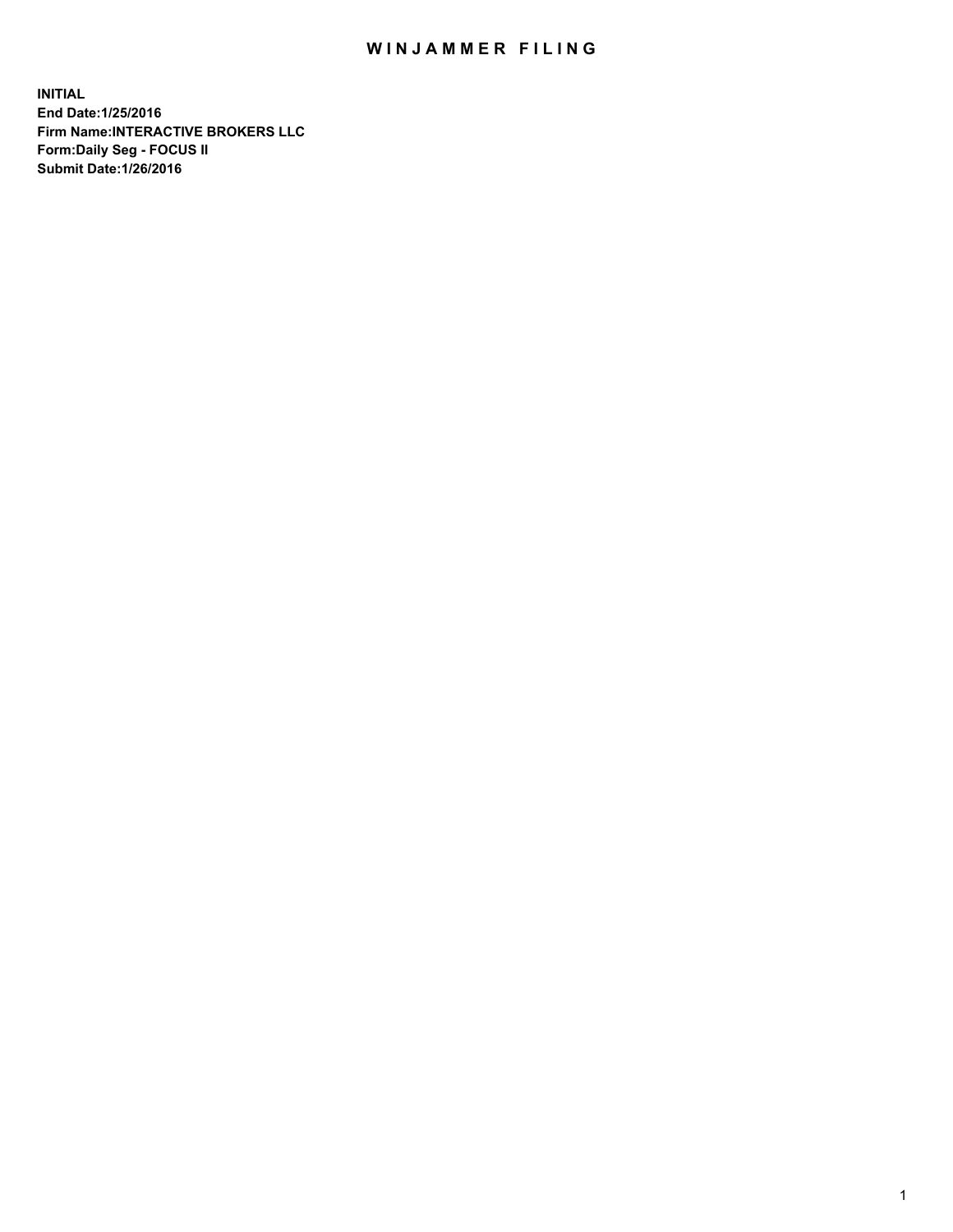## **INITIAL End Date:1/25/2016 Firm Name:INTERACTIVE BROKERS LLC Form:Daily Seg - FOCUS II Submit Date:1/26/2016 Daily Segregation - Cover Page**

| Name of Company<br><b>Contact Name</b><br><b>Contact Phone Number</b><br><b>Contact Email Address</b>                                                                                                                                                                                                                         | <b>INTERACTIVE BROKERS LLC</b><br><b>Alex Parker</b><br>203-618-7738<br>aparker@interactivebrokers.com |
|-------------------------------------------------------------------------------------------------------------------------------------------------------------------------------------------------------------------------------------------------------------------------------------------------------------------------------|--------------------------------------------------------------------------------------------------------|
| FCM's Customer Segregated Funds Residual Interest Target (choose one):<br>a. Minimum dollar amount: ; or<br>b. Minimum percentage of customer segregated funds required:% ; or<br>c. Dollar amount range between: and; or<br>d. Percentage range of customer segregated funds required between:% and%.                        | <u>0</u><br>155,000,000 245,000,000<br>0 <sub>0</sub>                                                  |
| FCM's Customer Secured Amount Funds Residual Interest Target (choose one):<br>a. Minimum dollar amount: ; or<br>b. Minimum percentage of customer secured funds required:%; or<br>c. Dollar amount range between: and; or<br>d. Percentage range of customer secured funds required between: % and %.                         | <u>0</u><br>80,000,000 120,000,000<br><u>00</u>                                                        |
| FCM's Cleared Swaps Customer Collateral Residual Interest Target (choose one):<br>a. Minimum dollar amount: ; or<br>b. Minimum percentage of cleared swaps customer collateral required:%; or<br>c. Dollar amount range between: and; or<br>d. Percentage range of cleared swaps customer collateral required between:% and%. | <u>0</u><br>0 <sub>0</sub><br>0 <sub>0</sub>                                                           |

Attach supporting documents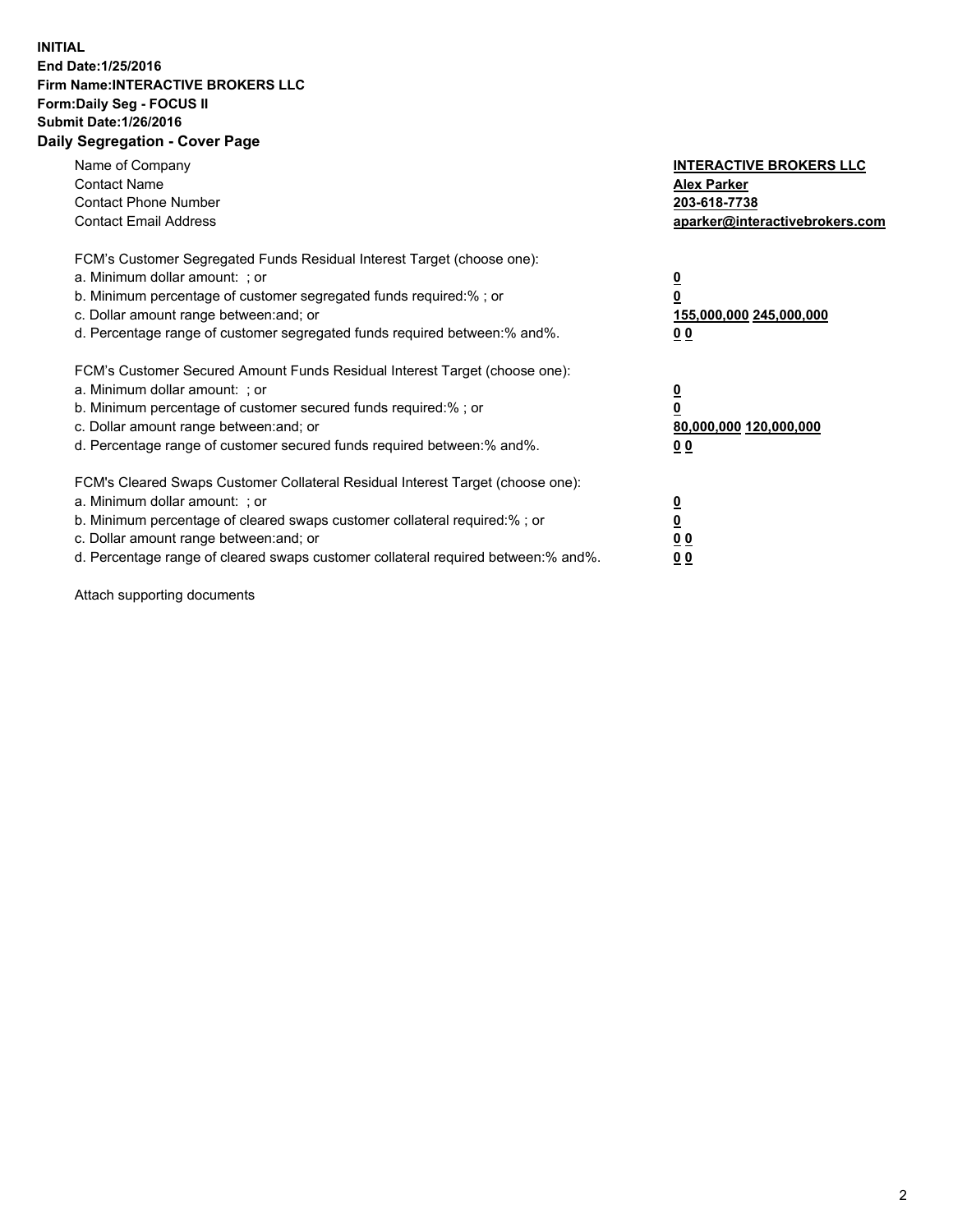## **INITIAL End Date:1/25/2016 Firm Name:INTERACTIVE BROKERS LLC Form:Daily Seg - FOCUS II Submit Date:1/26/2016 Daily Segregation - Secured Amounts**

|     | Daily Ocglegation - Occarea Anioants                                                                       |                                   |
|-----|------------------------------------------------------------------------------------------------------------|-----------------------------------|
|     | Foreign Futures and Foreign Options Secured Amounts                                                        |                                   |
|     | Amount required to be set aside pursuant to law, rule or regulation of a foreign                           | $0$ [7305]                        |
|     | government or a rule of a self-regulatory organization authorized thereunder                               |                                   |
| 1.  | Net ledger balance - Foreign Futures and Foreign Option Trading - All Customers                            |                                   |
|     | A. Cash                                                                                                    | 329,513,916 [7315]                |
|     | B. Securities (at market)                                                                                  | $0$ [7317]                        |
| 2.  | Net unrealized profit (loss) in open futures contracts traded on a foreign board of trade                  | -1,431,717 [7325]                 |
| 3.  | Exchange traded options                                                                                    |                                   |
|     | a. Market value of open option contracts purchased on a foreign board of trade                             | 65,174 [7335]                     |
|     | b. Market value of open contracts granted (sold) on a foreign board of trade                               | -141,598 [7337]                   |
| 4.  | Net equity (deficit) (add lines 1.2. and 3.)                                                               | 328,005,775 [7345]                |
| 5.  | Account liquidating to a deficit and account with a debit balances - gross amount                          | 505,848 [7351]                    |
|     | Less: amount offset by customer owned securities                                                           | 0 [7352] 505,848 [7354]           |
| 6.  | Amount required to be set aside as the secured amount - Net Liquidating Equity                             | 328,511,623 [7355]                |
|     | Method (add lines 4 and 5)                                                                                 |                                   |
| 7.  | Greater of amount required to be set aside pursuant to foreign jurisdiction (above) or line                | 328,511,623 [7360]                |
|     | 6.                                                                                                         |                                   |
|     | FUNDS DEPOSITED IN SEPARATE REGULATION 30.7 ACCOUNTS                                                       |                                   |
| 1.  | Cash in banks                                                                                              |                                   |
|     | A. Banks located in the United States                                                                      | 500,149 [7500]                    |
|     | B. Other banks qualified under Regulation 30.7                                                             | 0 [7520] 500,149 [7530]           |
| 2.  | Securities                                                                                                 |                                   |
|     | A. In safekeeping with banks located in the United States                                                  | 372,556,355 [7540]                |
|     | B. In safekeeping with other banks qualified under Regulation 30.7                                         | 0 [7560] 372,556,355 [7570]       |
| 3.  | Equities with registered futures commission merchants                                                      |                                   |
|     | A. Cash                                                                                                    | $0$ [7580]                        |
|     | <b>B.</b> Securities                                                                                       | $0$ [7590]                        |
|     | C. Unrealized gain (loss) on open futures contracts                                                        | $0$ [7600]                        |
|     | D. Value of long option contracts                                                                          | $0$ [7610]                        |
|     | E. Value of short option contracts                                                                         | 0 [7615] 0 [7620]                 |
| 4.  | Amounts held by clearing organizations of foreign boards of trade                                          |                                   |
|     | A. Cash                                                                                                    | $0$ [7640]                        |
|     | <b>B.</b> Securities                                                                                       | $0$ [7650]                        |
|     | C. Amount due to (from) clearing organization - daily variation                                            | $0$ [7660]                        |
|     | D. Value of long option contracts                                                                          | $0$ [7670]                        |
|     | E. Value of short option contracts                                                                         | 0 [7675] 0 [7680]                 |
| 5.  | Amounts held by members of foreign boards of trade                                                         |                                   |
|     | A. Cash                                                                                                    | 99,725,606 [7700]                 |
|     | <b>B.</b> Securities                                                                                       | $0$ [7710]                        |
|     | C. Unrealized gain (loss) on open futures contracts                                                        | -342,865 [7720]                   |
|     | D. Value of long option contracts                                                                          | 65,177 [7730]                     |
|     | E. Value of short option contracts                                                                         | -141,604 [7735] 99,306,314 [7740] |
| 6.  | Amounts with other depositories designated by a foreign board of trade                                     | 0 [7760]                          |
| 7.  | Segregated funds on hand                                                                                   | $0$ [7765]                        |
| 8.  | Total funds in separate section 30.7 accounts                                                              | 472,362,818 [7770]                |
| 9.  | Excess (deficiency) Set Aside for Secured Amount (subtract line 7 Secured Statement<br>Page 1 from Line 8) | 143,851,195 [7380]                |
| 10. | Management Target Amount for Excess funds in separate section 30.7 accounts                                | 80,000,000 [7780]                 |
| 11. | Excess (deficiency) funds in separate 30.7 accounts over (under) Management Target                         | 63,851,195 [7785]                 |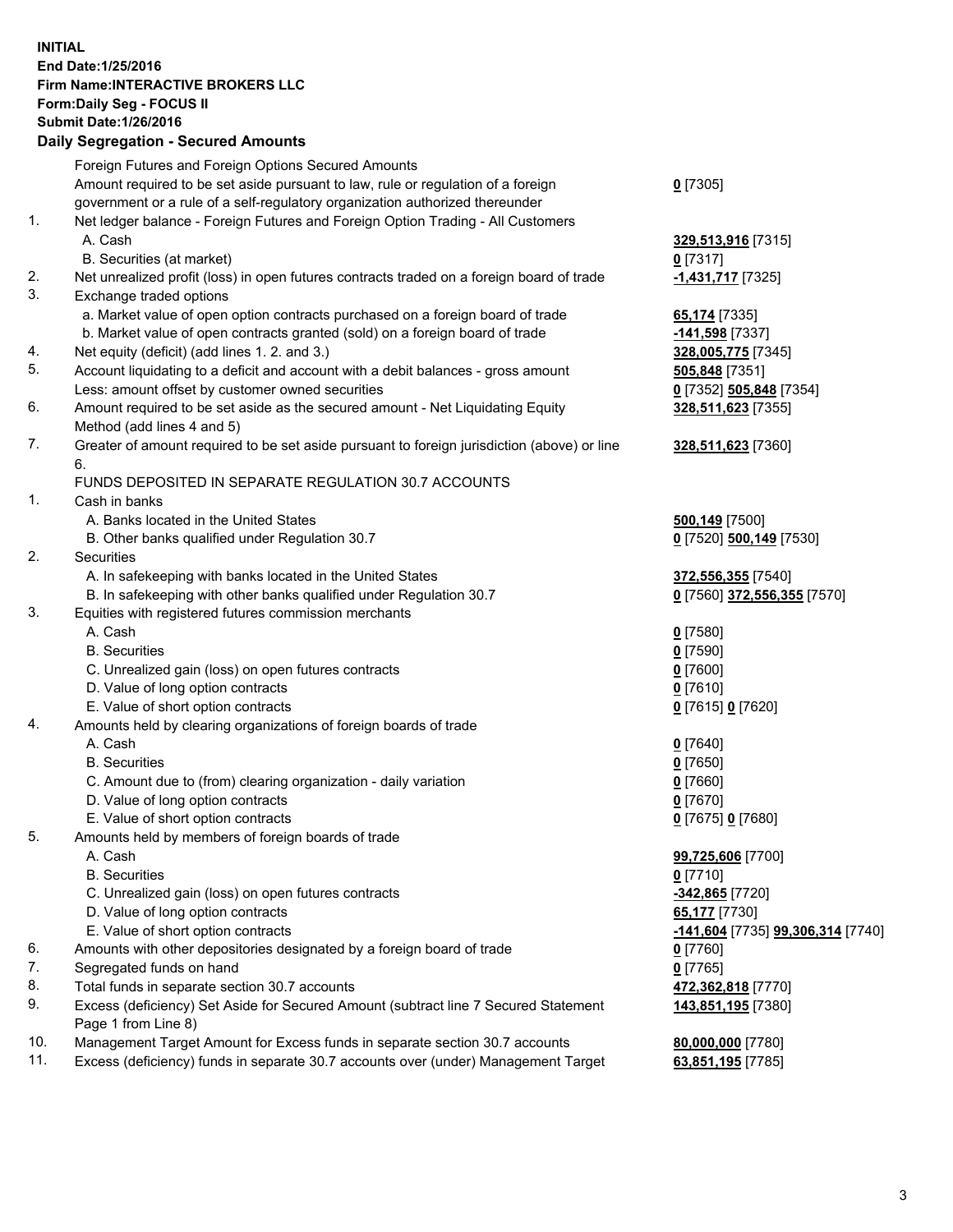**INITIAL End Date:1/25/2016 Firm Name:INTERACTIVE BROKERS LLC Form:Daily Seg - FOCUS II Submit Date:1/26/2016 Daily Segregation - Segregation Statement** SEGREGATION REQUIREMENTS(Section 4d(2) of the CEAct) 1. Net ledger balance A. Cash **2,643,665,112** [7010] B. Securities (at market) **0** [7020] 2. Net unrealized profit (loss) in open futures contracts traded on a contract market **88,392,849** [7030] 3. Exchange traded options A. Add market value of open option contracts purchased on a contract market **103,195,441** [7032] B. Deduct market value of open option contracts granted (sold) on a contract market **-208,954,836** [7033] 4. Net equity (deficit) (add lines 1, 2 and 3) **2,626,298,566** [7040] 5. Accounts liquidating to a deficit and accounts with debit balances - gross amount **188,929** [7045] Less: amount offset by customer securities **0** [7047] **188,929** [7050] 6. Amount required to be segregated (add lines 4 and 5) **2,626,487,495** [7060] FUNDS IN SEGREGATED ACCOUNTS 7. Deposited in segregated funds bank accounts A. Cash **259,208,776** [7070] B. Securities representing investments of customers' funds (at market) **1,645,425,959** [7080] C. Securities held for particular customers or option customers in lieu of cash (at market) **0** [7090] 8. Margins on deposit with derivatives clearing organizations of contract markets A. Cash **92,420,014** [7100] B. Securities representing investments of customers' funds (at market) **966,698,588** [7110] C. Securities held for particular customers or option customers in lieu of cash (at market) **0** [7120] 9. Net settlement from (to) derivatives clearing organizations of contract markets **13,541,122** [7130] 10. Exchange traded options A. Value of open long option contracts **103,183,454** [7132] B. Value of open short option contracts **-208,942,862** [7133] 11. Net equities with other FCMs A. Net liquidating equity **0** [7140] B. Securities representing investments of customers' funds (at market) **0** [7160] C. Securities held for particular customers or option customers in lieu of cash (at market) **0** [7170] 12. Segregated funds on hand **0** [7150] 13. Total amount in segregation (add lines 7 through 12) **2,871,535,051** [7180] 14. Excess (deficiency) funds in segregation (subtract line 6 from line 13) **245,047,556** [7190] 15. Management Target Amount for Excess funds in segregation **155,000,000** [7194] **90,047,556** [7198]

16. Excess (deficiency) funds in segregation over (under) Management Target Amount Excess